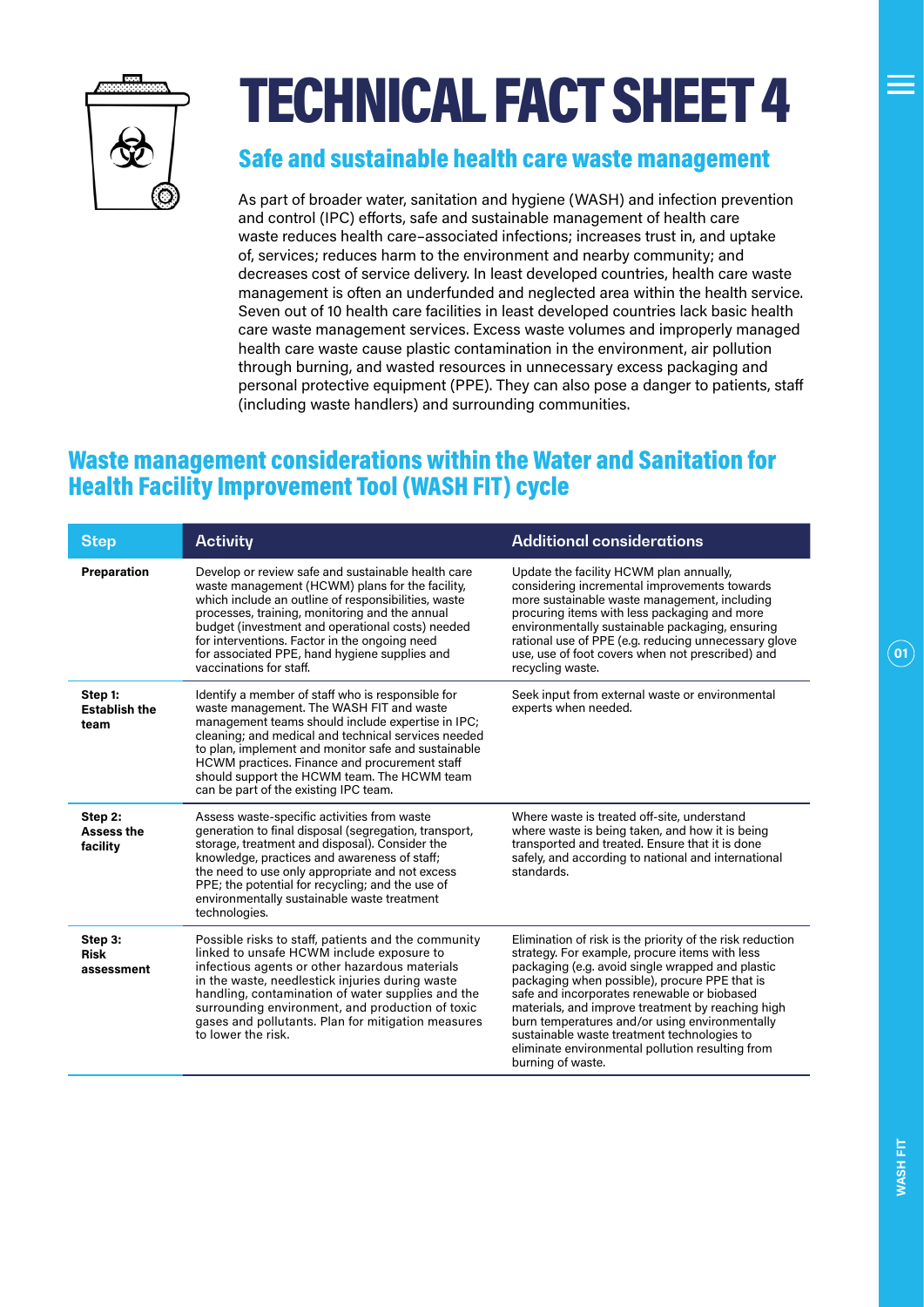| <b>Step</b>                                                | <b>Activity</b>                                                                                                                                                                                                                                                                                                                                                                                                                                                                                                                                                                                                                                                                                                                                                                                                                                                                                                                                                           | <b>Additional considerations</b>                                                                                                                                                                                                                                                                                                                                                                                                                                                                                                           |
|------------------------------------------------------------|---------------------------------------------------------------------------------------------------------------------------------------------------------------------------------------------------------------------------------------------------------------------------------------------------------------------------------------------------------------------------------------------------------------------------------------------------------------------------------------------------------------------------------------------------------------------------------------------------------------------------------------------------------------------------------------------------------------------------------------------------------------------------------------------------------------------------------------------------------------------------------------------------------------------------------------------------------------------------|--------------------------------------------------------------------------------------------------------------------------------------------------------------------------------------------------------------------------------------------------------------------------------------------------------------------------------------------------------------------------------------------------------------------------------------------------------------------------------------------------------------------------------------------|
| Step 4:<br>Develop and<br>implement<br>improvement<br>plan | Reinforce safe and sustainable HCWM protocols,<br>and prioritize quick wins and changes that<br>facilities can make easily. Examples are reduction<br>of waste by appropriate use of PPE (e.g. gloves<br>are not used when not needed, such as during<br>vaccination procedures or measurement of a<br>patient's temperature), introduction of recycling,<br>regular monitoring of infectious waste volumes,<br>safe waste segregation at the place of generation,<br>separate transport and storage of hazardous and<br>non-hazardous waste, regular collection and disposal<br>of non-hazardous waste, and safe treatment of<br>infectious and sharps waste. Plan for regular staff<br>training, mentoring and awareness-raising activities.<br>Waste infrastructure and equipment should be available<br>and regularly maintained. There should be sufficient<br>budget for operation of equipment (e.g. incinerator,<br>autoclave) and disposables (e.g. waste bags). | Quick wins can be highlighted on a chart that is<br>visible to all staff. Track progress regularly (at least<br>weekly) towards addressing these.<br>Recognize when quick wins have been achieved<br>through awards, staff meetings and small parties.<br>Consider incremental improvements towards<br>safe and sustainable HCWM, such as initiating<br>environmentally sustainable procurement, recycling,<br>and using centralized incineration or alternative<br>non-burn technologies for treatment of infectious<br>and sharps waste. |
| Step 5:<br>Monitor,<br>review, adapt,<br>improve           | Sustainable waste treatment technologies are<br>available and should be considered for incremental<br>improvements. A long-term strategy, including waste<br>reduction and investment in system upgrading,<br>should be developed to supplement and guide<br>annual HCWM plans. This may require engagement<br>and coordination with central or district medical<br>supply entities to procure items with more biobased<br>or renewable materials, safe and reusable PPE,<br>and less packaging and more environmentally<br>sustainable packaging.                                                                                                                                                                                                                                                                                                                                                                                                                        | Regularly discuss new products, innovations,<br>technologies and practices with waste, environment<br>and WASH experts at national and international<br>levels. Consider how to adapt these to the facility.                                                                                                                                                                                                                                                                                                                               |

## Improvements

Suggested health care waste improvements are listed in the table below.

| <b>Domain</b>                                       | Improvement                                                                                                                                                                                                                                                                                                                                                                                                                                                                                                                                                                                                                                                                                                                                                                                                                                                                                                                                                                                                                                                                                                                                                                                                                                                                                                                                                                                                                                                                                                                                                                                                                                                                                                                                                                                                                                                                                     |
|-----------------------------------------------------|-------------------------------------------------------------------------------------------------------------------------------------------------------------------------------------------------------------------------------------------------------------------------------------------------------------------------------------------------------------------------------------------------------------------------------------------------------------------------------------------------------------------------------------------------------------------------------------------------------------------------------------------------------------------------------------------------------------------------------------------------------------------------------------------------------------------------------------------------------------------------------------------------------------------------------------------------------------------------------------------------------------------------------------------------------------------------------------------------------------------------------------------------------------------------------------------------------------------------------------------------------------------------------------------------------------------------------------------------------------------------------------------------------------------------------------------------------------------------------------------------------------------------------------------------------------------------------------------------------------------------------------------------------------------------------------------------------------------------------------------------------------------------------------------------------------------------------------------------------------------------------------------------|
| <b>Training</b>                                     | Establish or reinforce a continuous health care waste management training, mentoring and monitoring<br>system for clinical, cleaning and waste management staff. Set targets and track progress towards<br>achieving them.                                                                                                                                                                                                                                                                                                                                                                                                                                                                                                                                                                                                                                                                                                                                                                                                                                                                                                                                                                                                                                                                                                                                                                                                                                                                                                                                                                                                                                                                                                                                                                                                                                                                      |
| Segregation                                         | Segregate waste into (at a minimum) non-hazardous, infectious and sharps waste (three-bin system)<br>to protect staff, patients and the public from infections. Where pharmaceutical or chemical waste<br>is generated, it should be segregated, documented, and stored for collection and disposal at the<br>regional or national level (centralized treatment). Ideally, general waste is segregated further into<br>recyclables (e.g. plastic, glass, organic, paper) and non-recyclables.                                                                                                                                                                                                                                                                                                                                                                                                                                                                                                                                                                                                                                                                                                                                                                                                                                                                                                                                                                                                                                                                                                                                                                                                                                                                                                                                                                                                   |
| <b>Transport, storage</b><br>and disposal           | Transport and store hazardous and non-hazardous waste separately. Document the volume of<br>infectious waste being generated at regular intervals (e.g. weekly or monthly). Store infectious and<br>sharps waste in an enclosed area that is locked, ventilated and not accessible by unauthorized<br>persons. Store other hazardous waste (chemical or pharmaceutical) separately. Establish a waste<br>inventory system and ensure regular collection by regional or national authorities.<br>Bury ash from incineration in a dedicated ash pit. Ash from incineration is potentially hazardous<br>because it can contain dioxins and furans, heavy metals, and sharps such as broken glass and needles.<br>Ensure that non-hazardous waste is collected regularly by the municipality or an external company,<br>or buried safely to minimize the risk to the public. Where possible, verify that the waste is disposed of<br>safely in a well managed landfill by a licensed entity.                                                                                                                                                                                                                                                                                                                                                                                                                                                                                                                                                                                                                                                                                                                                                                                                                                                                                                        |
| <b>Sustainable</b><br>technologies and<br>practices | Choose safe and environmentally sustainable non-burn technologies such as autoclaving, where<br>possible. If non-burn technologies are not feasible (e.g. water or electricity is not reliably available),<br>for small facilities, consider treatment at a centralized facility or nearby health care facility with<br>appropriate health care waste management technologies. In larger facilities, high-temperature<br>incineration with air pollution control can be considered. Where resources are limited or as a<br>temporary measure, locally well constructed incinerators may be an interim solution. Use of heat-<br>resistant refractory bricks and mortar, and constructing and using two chambers will improve the<br>performance of locally constructed incinerators.<br>Ensure proper operation and maintenance of treatment facilities, including pre-heating before burning<br>waste, regularly cleaning out ash and not overfilling facilities. Plan for incremental improvement. Waste<br>should be treated safely by authorized persons, and incinerators should be well maintained.<br>PPE use should be targeted and appropriate for the level of risk associated with the task (e.g. risk of<br>exposure to chemicals or body fluids). When possible, safe, reusable PPE should be used (e.g. rubber<br>boots and aprons) to reduce waste associated with disposable, single-use PPE. Reusable PPE also<br>saves money over time.<br>Initiate recycling activities when a formal or informal recycling sector for plastic or paper is available. Reduce<br>the quantity of waste by segregating recyclables at the point of generation (e.g. plastic bottles, cardboard<br>from packaging material) and establish composting or biodigestion of garden waste. Approximately 85% of<br>waste is considered non-hazardous, and much of this can be recycled or composted. |